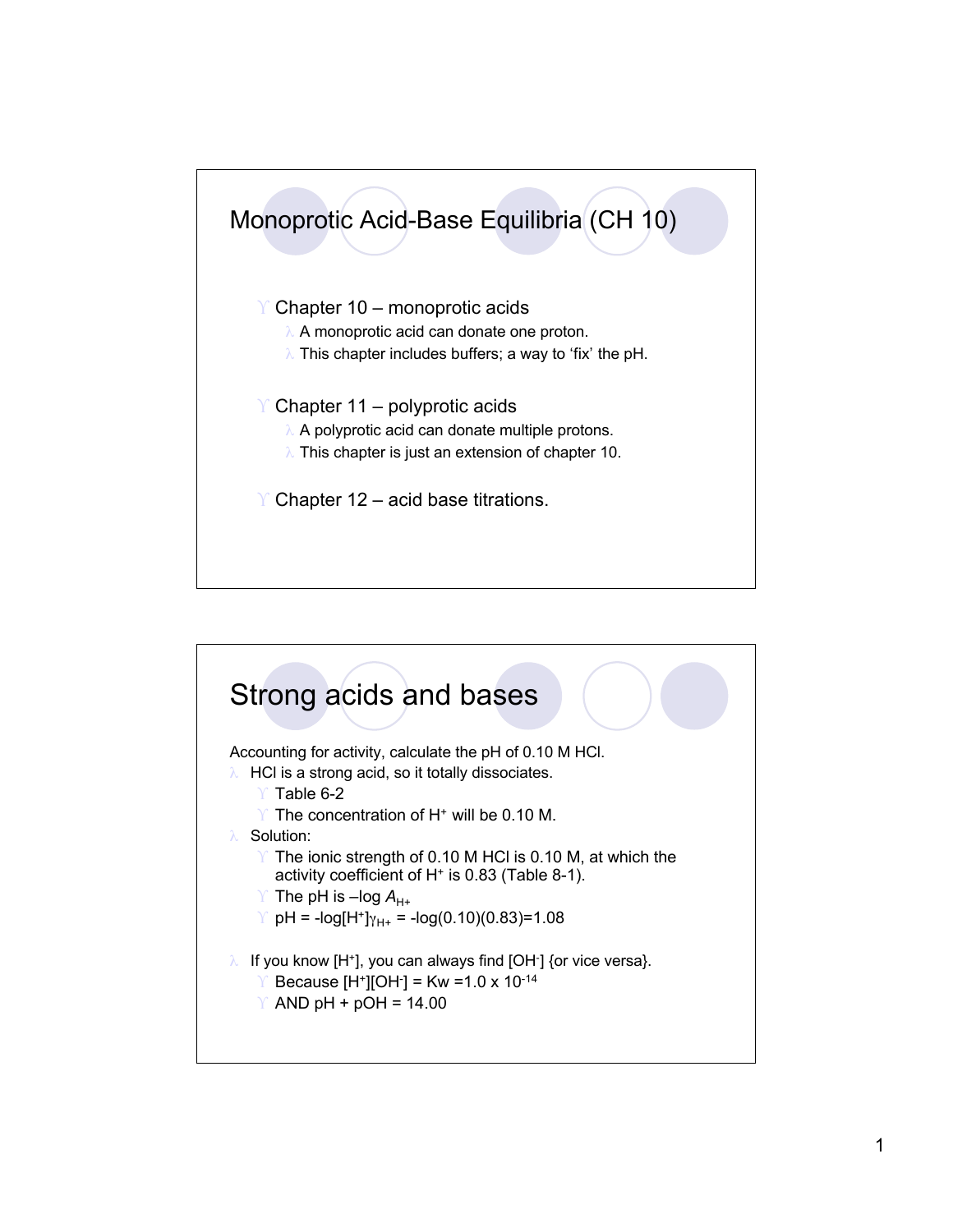

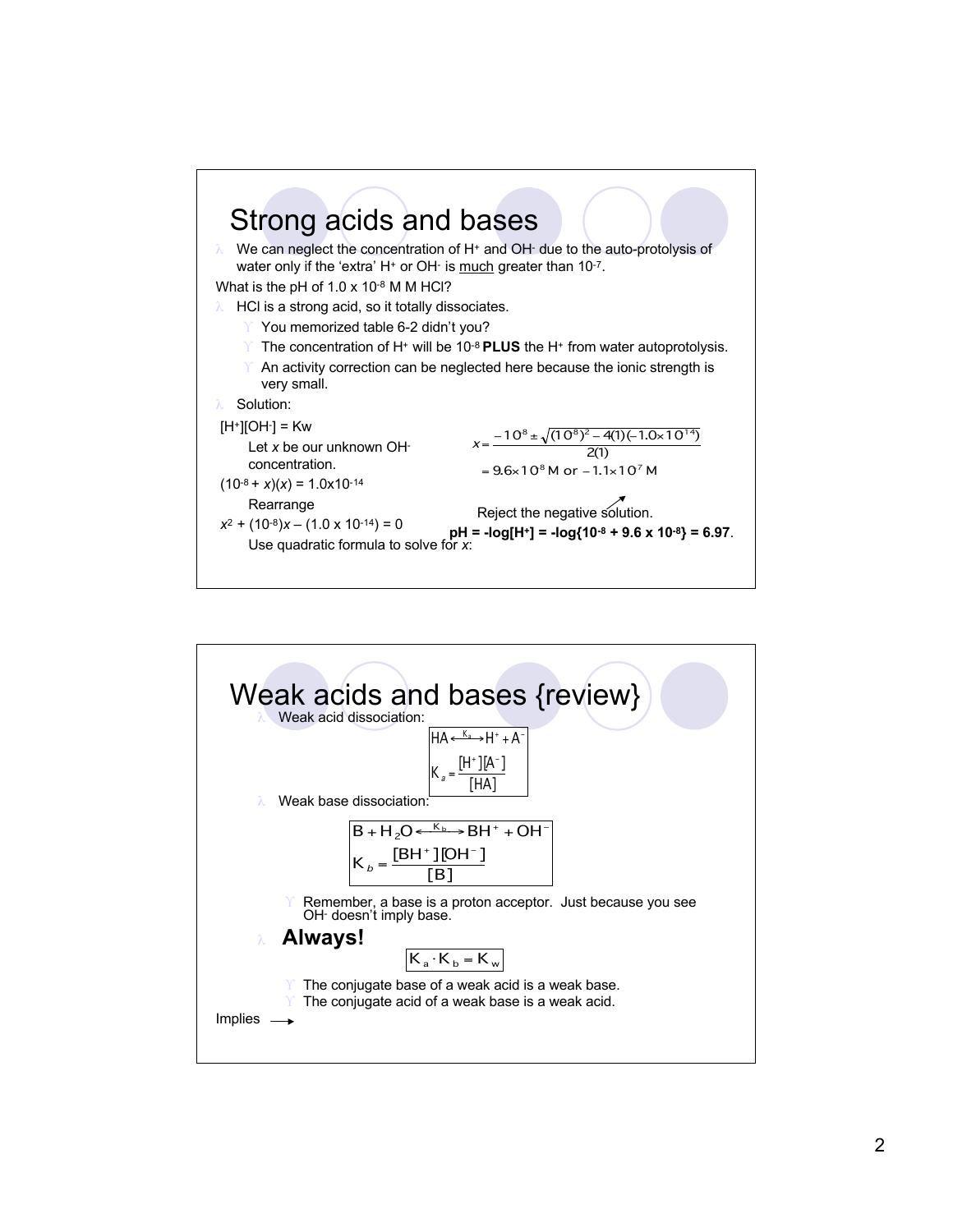

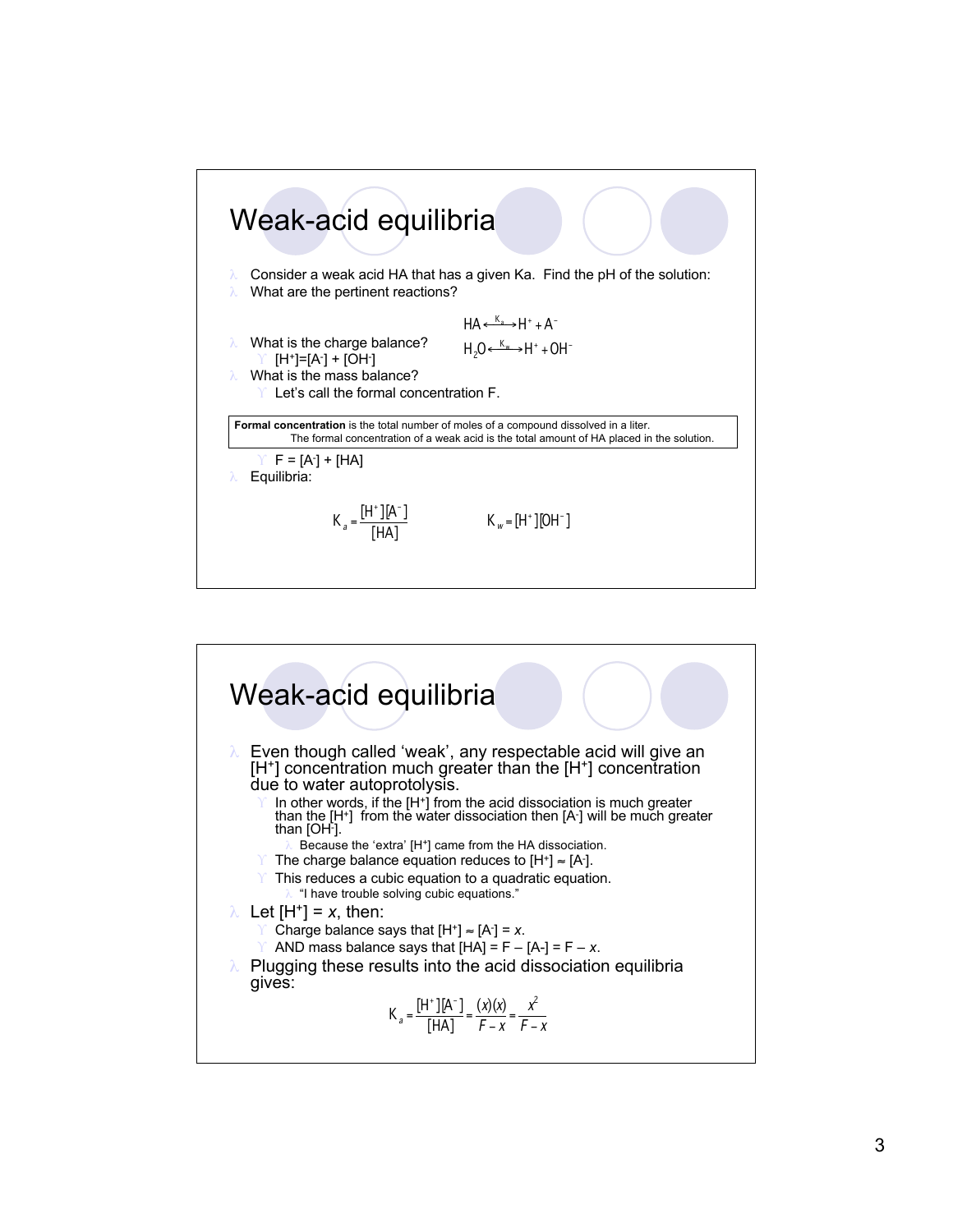

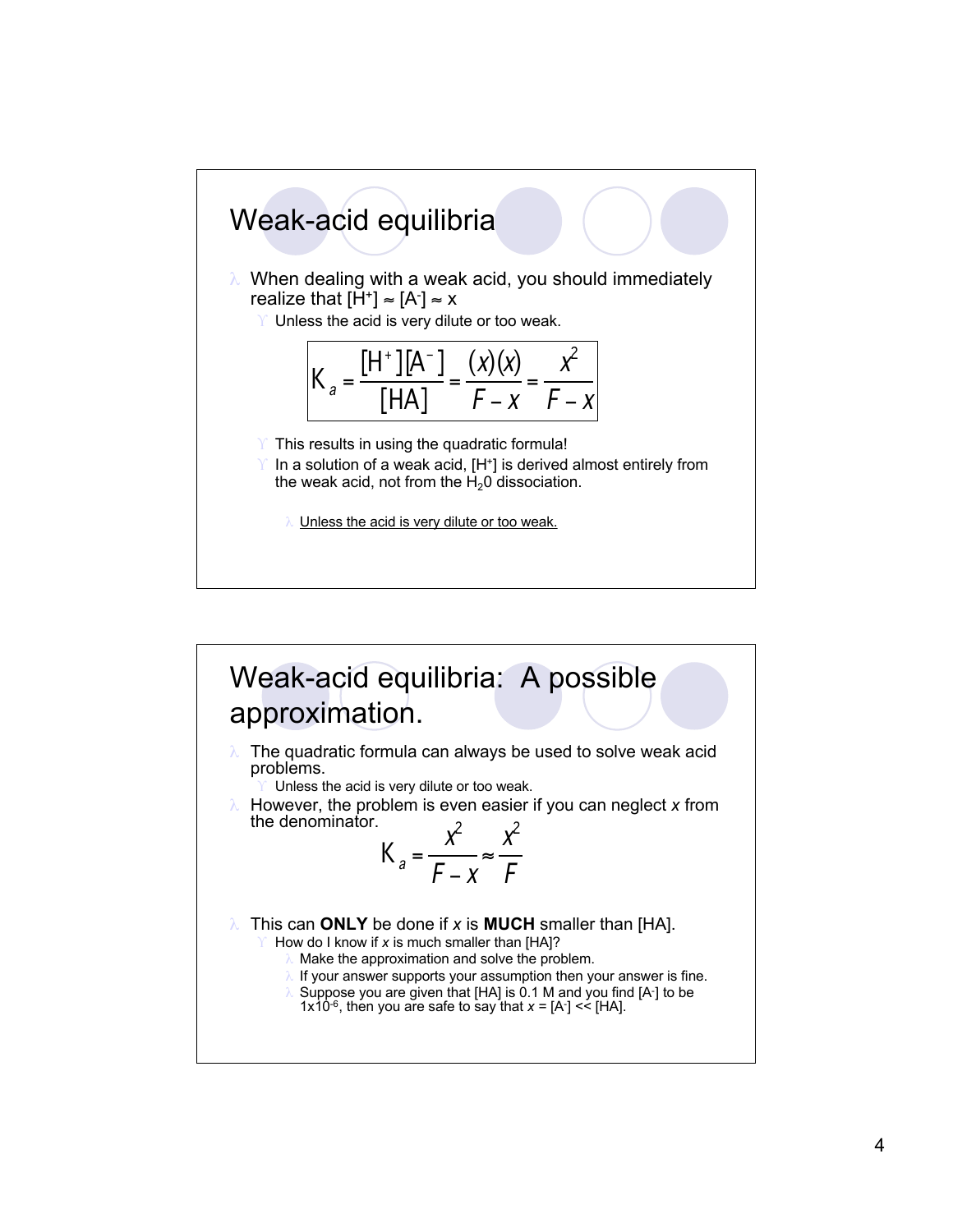

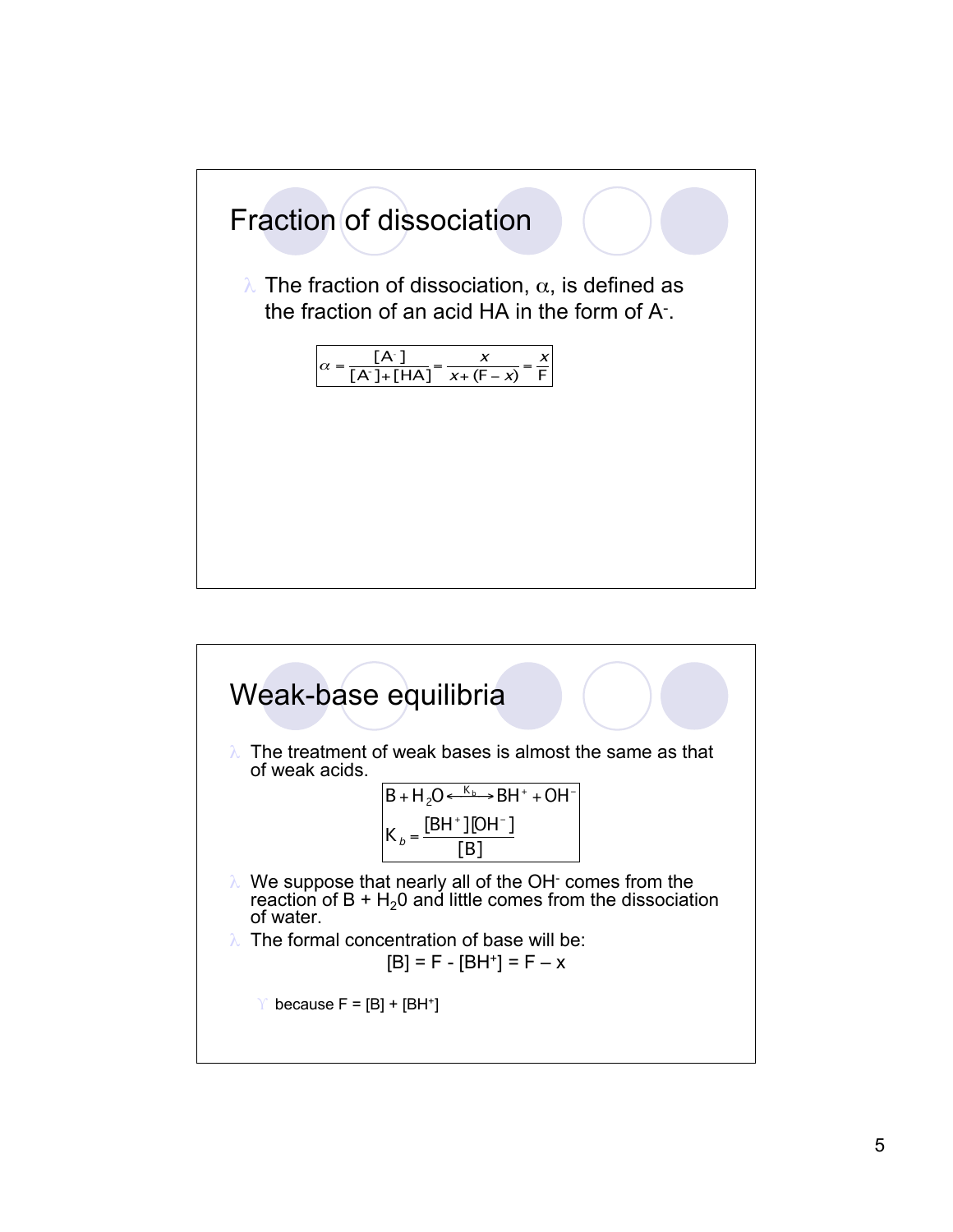

## Weak-base equilibria example continued Find the pH of 0.10 M ammonia. {It's not 13.} λ Let's assume x << 0.1 to avoid a quadratic equation. 1.32 x 10<sup>-3</sup> is not  $<< 1 \times 10^{-1}$ , so we should probably not make that assumption. λ Using the quadratic formula.  $[OH^-] = x = \sqrt{1.75 \times 10^6} = 1.32 \times 10^3 M$  $x^2 = 1.75 \times 10^6$  $\frac{x^2}{0.1}$  = 1.75 × 10<sup>5</sup>  $x^2 + (x)(1.75 \times 10^5) - (1.75 \times 10^6) = 0$  We would have been fine making the  $x^2 = (1.75 \times 10^5)(0.1) - (x)(1.75 \times 10^5)$  $x^2 = (1.75 \times 10^5)(0.1 - x)$  $\frac{x^2}{0.1-x}$  = 1.75 × 10<sup>5</sup>  $= 1.75$ " " x x = 1.3  $\text{ k}$  1 0<sup>3</sup> M or – 1.32(throwout negatives olution 2(1)  $=\frac{-1.75 \times 10^5 \pm \sqrt{(1.75 \times 10^5)^2 - 4(1)(-1.75 \times 10^5)}}{2(1)}$ x We get a slightly different answer, but the difference is in our first uncertain digit. assumption after all!